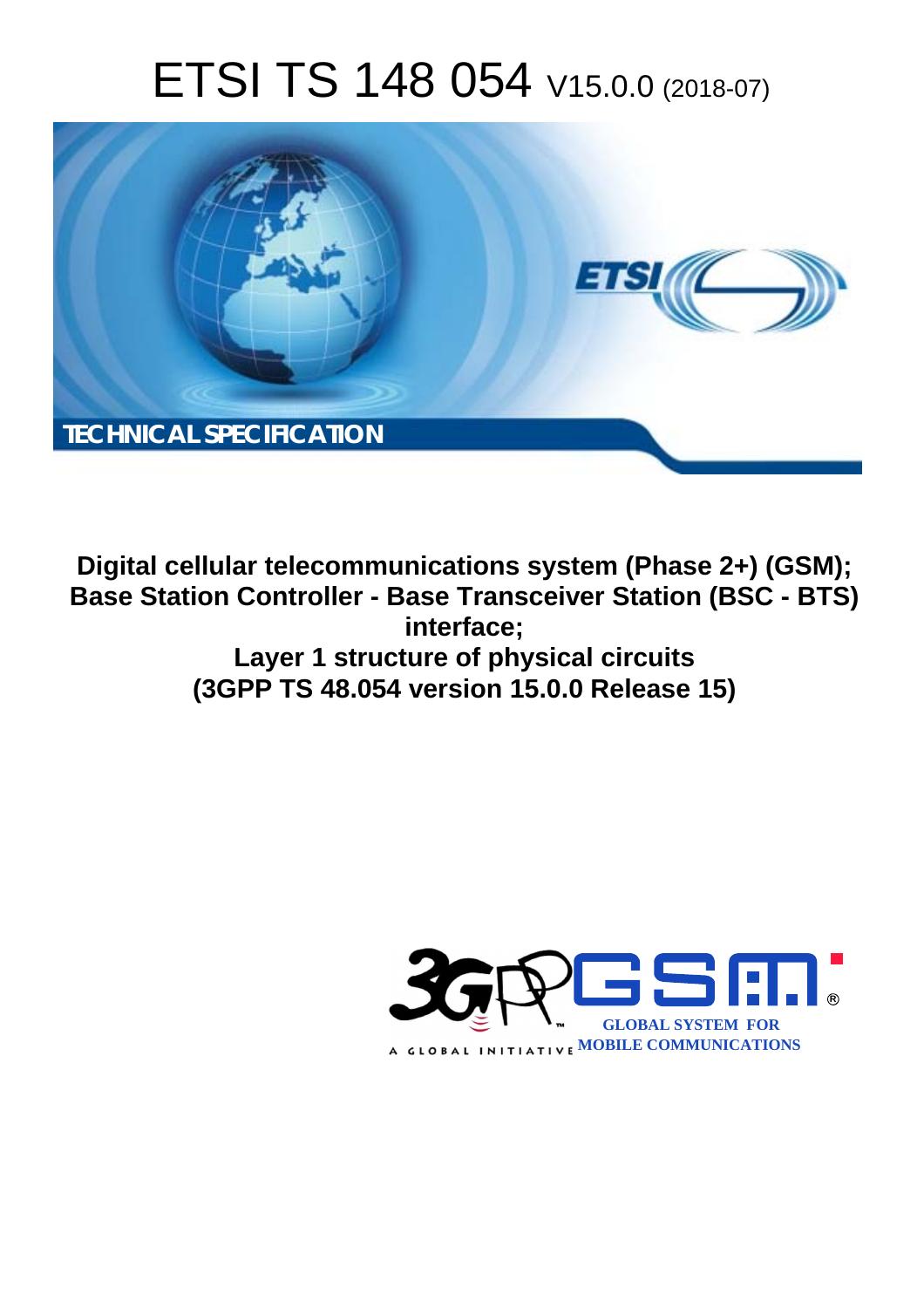Reference RTS/TSGR-0648054vf00

> Keywords GSM

#### *ETSI*

#### 650 Route des Lucioles F-06921 Sophia Antipolis Cedex - FRANCE

Tel.: +33 4 92 94 42 00 Fax: +33 4 93 65 47 16

Siret N° 348 623 562 00017 - NAF 742 C Association à but non lucratif enregistrée à la Sous-Préfecture de Grasse (06) N° 7803/88

#### *Important notice*

The present document can be downloaded from: <http://www.etsi.org/standards-search>

The present document may be made available in electronic versions and/or in print. The content of any electronic and/or print versions of the present document shall not be modified without the prior written authorization of ETSI. In case of any existing or perceived difference in contents between such versions and/or in print, the only prevailing document is the print of the Portable Document Format (PDF) version kept on a specific network drive within ETSI Secretariat.

Users of the present document should be aware that the document may be subject to revision or change of status. Information on the current status of this and other ETSI documents is available at <https://portal.etsi.org/TB/ETSIDeliverableStatus.aspx>

If you find errors in the present document, please send your comment to one of the following services: <https://portal.etsi.org/People/CommiteeSupportStaff.aspx>

#### *Copyright Notification*

No part may be reproduced or utilized in any form or by any means, electronic or mechanical, including photocopying and microfilm except as authorized by written permission of ETSI. The content of the PDF version shall not be modified without the written authorization of ETSI. The copyright and the foregoing restriction extend to reproduction in all media.

> © ETSI 2018. All rights reserved.

**DECT**TM, **PLUGTESTS**TM, **UMTS**TM and the ETSI logo are trademarks of ETSI registered for the benefit of its Members. **3GPP**TM and **LTE**TM are trademarks of ETSI registered for the benefit of its Members and of the 3GPP Organizational Partners. **oneM2M** logo is protected for the benefit of its Members.

**GSM**® and the GSM logo are trademarks registered and owned by the GSM Association.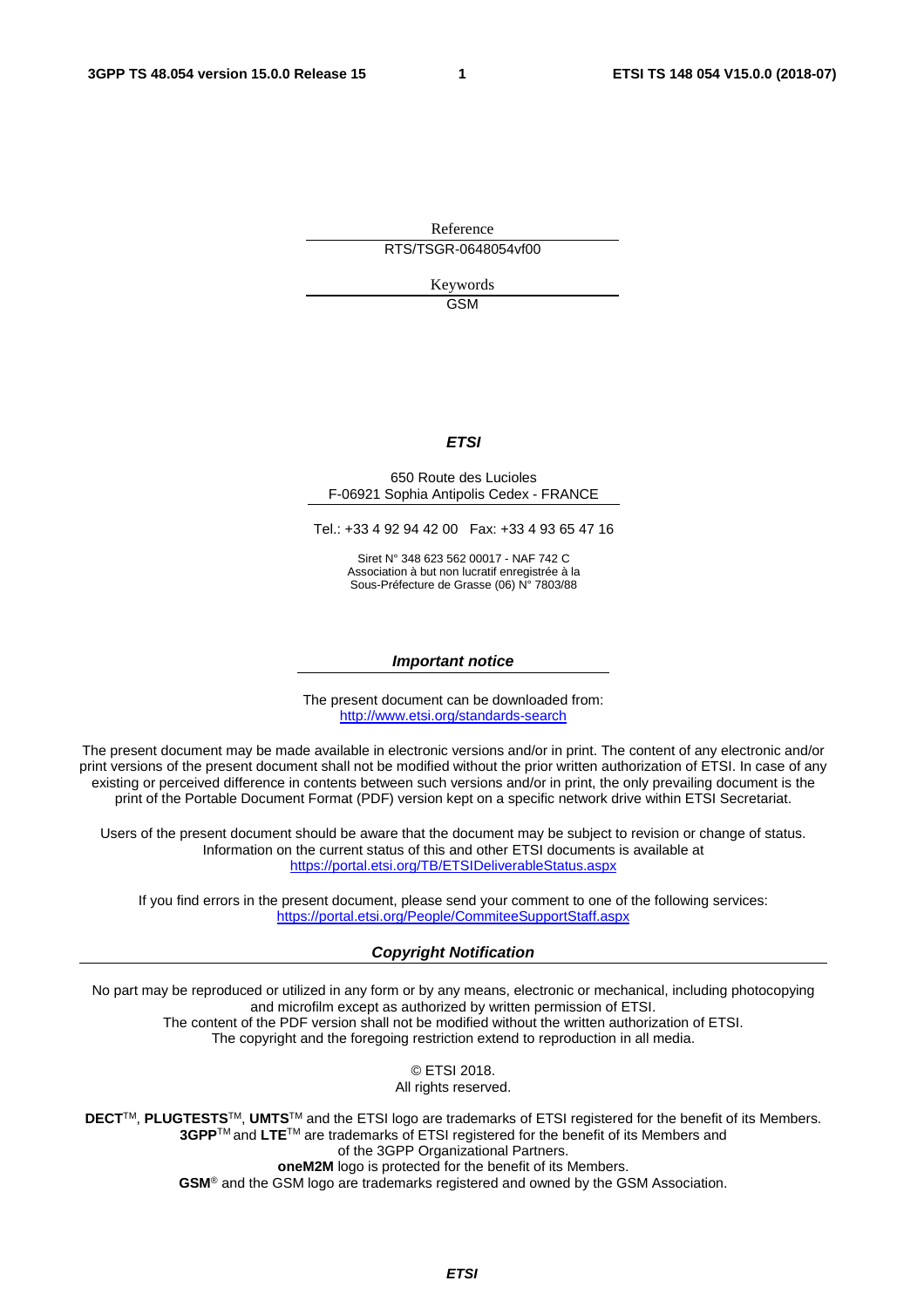### Intellectual Property Rights

#### Essential patents

IPRs essential or potentially essential to normative deliverables may have been declared to ETSI. The information pertaining to these essential IPRs, if any, is publicly available for **ETSI members and non-members**, and can be found in ETSI SR 000 314: *"Intellectual Property Rights (IPRs); Essential, or potentially Essential, IPRs notified to ETSI in respect of ETSI standards"*, which is available from the ETSI Secretariat. Latest updates are available on the ETSI Web server ([https://ipr.etsi.org/\)](https://ipr.etsi.org/).

Pursuant to the ETSI IPR Policy, no investigation, including IPR searches, has been carried out by ETSI. No guarantee can be given as to the existence of other IPRs not referenced in ETSI SR 000 314 (or the updates on the ETSI Web server) which are, or may be, or may become, essential to the present document.

#### **Trademarks**

The present document may include trademarks and/or tradenames which are asserted and/or registered by their owners. ETSI claims no ownership of these except for any which are indicated as being the property of ETSI, and conveys no right to use or reproduce any trademark and/or tradename. Mention of those trademarks in the present document does not constitute an endorsement by ETSI of products, services or organizations associated with those trademarks.

### Foreword

This Technical Specification (TS) has been produced by ETSI 3rd Generation Partnership Project (3GPP).

The present document may refer to technical specifications or reports using their 3GPP identities, UMTS identities or GSM identities. These should be interpreted as being references to the corresponding ETSI deliverables.

The cross reference between GSM, UMTS, 3GPP and ETSI identities can be found under [http://webapp.etsi.org/key/queryform.asp.](http://webapp.etsi.org/key/queryform.asp)

### Modal verbs terminology

In the present document "**shall**", "**shall not**", "**should**", "**should not**", "**may**", "**need not**", "**will**", "**will not**", "**can**" and "**cannot**" are to be interpreted as described in clause 3.2 of the [ETSI Drafting Rules](https://portal.etsi.org/Services/editHelp!/Howtostart/ETSIDraftingRules.aspx) (Verbal forms for the expression of provisions).

"**must**" and "**must not**" are **NOT** allowed in ETSI deliverables except when used in direct citation.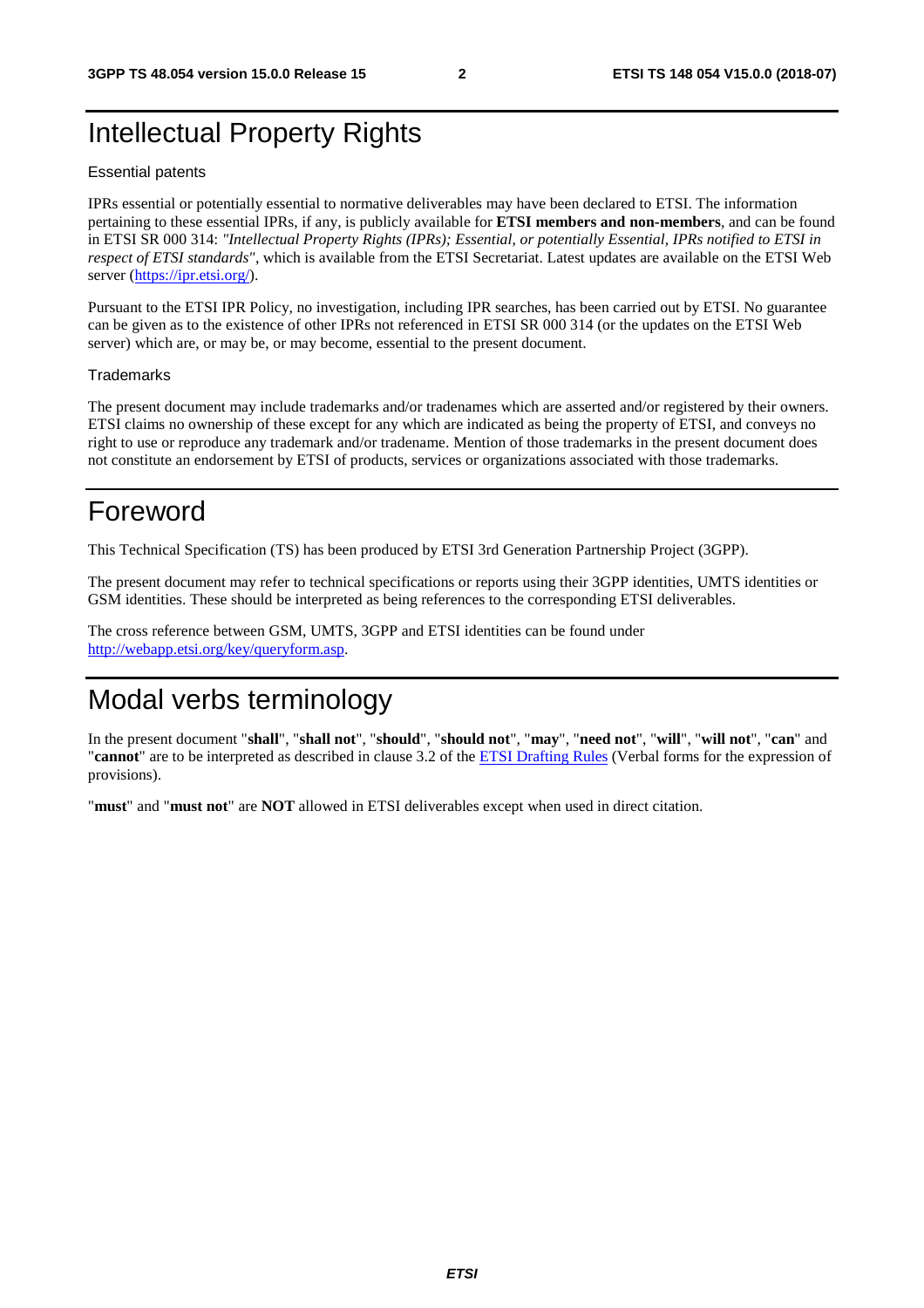## Contents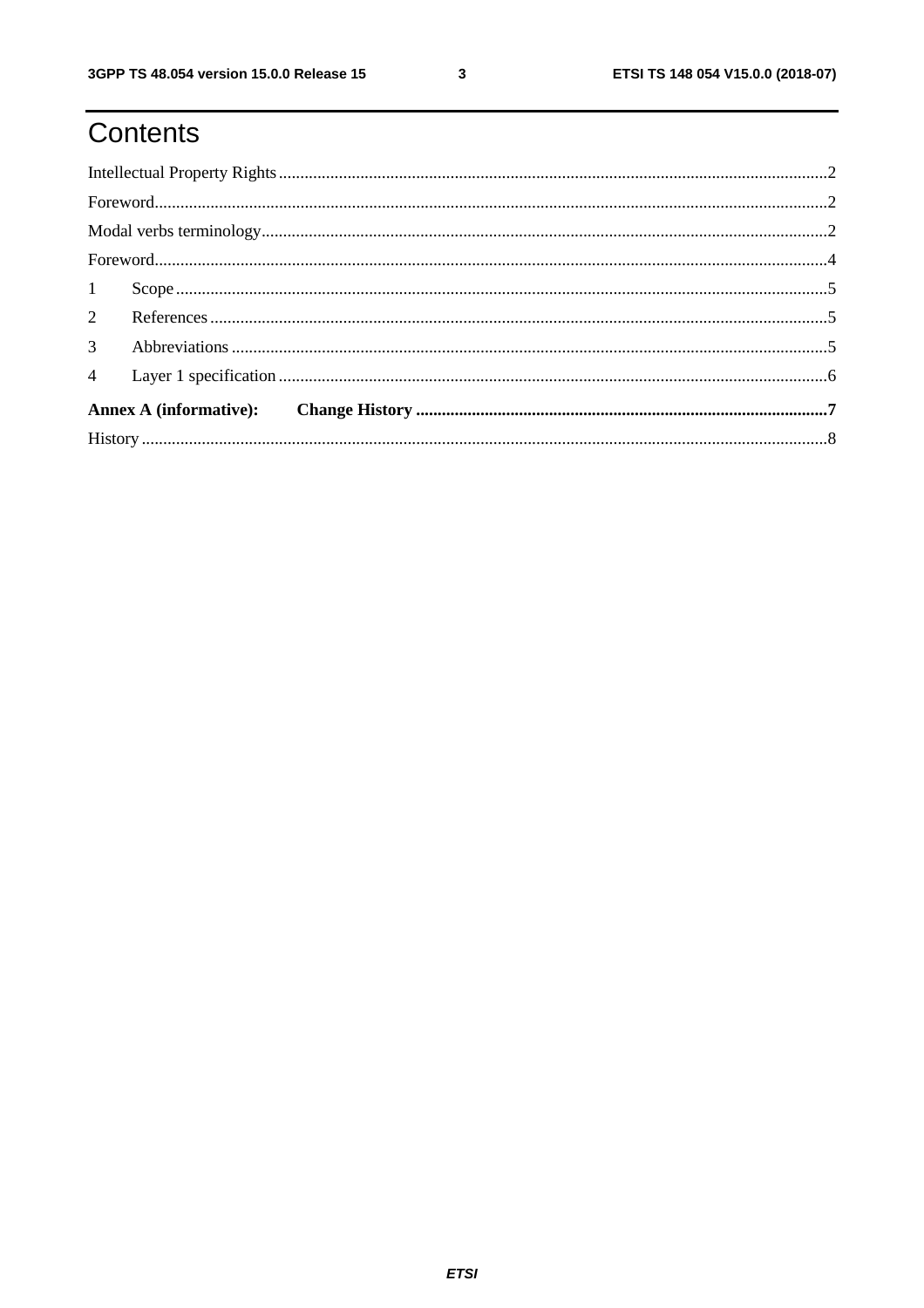### Foreword

This Technical Specification has been produced by the 3rd Generation Partnership Project (3GPP).

The contents of the present document are subject to continuing work within the TSG and may change following formal TSG approval. Should the TSG modify the contents of the present document, it will be re-released by the TSG with an identifying change of release date and an increase in version number as follows:

Version x.y.z

where:

- x the first digit:
	- 1 presented to TSG for information;
	- 2 presented to TSG for approval;
	- 3 or greater indicates TSG approved document under change control.
- y the second digit is incremented for all changes of substance, i.e. technical enhancements, corrections, updates, etc.
- z the third digit is incremented when editorial only changes have been incorporated in the document.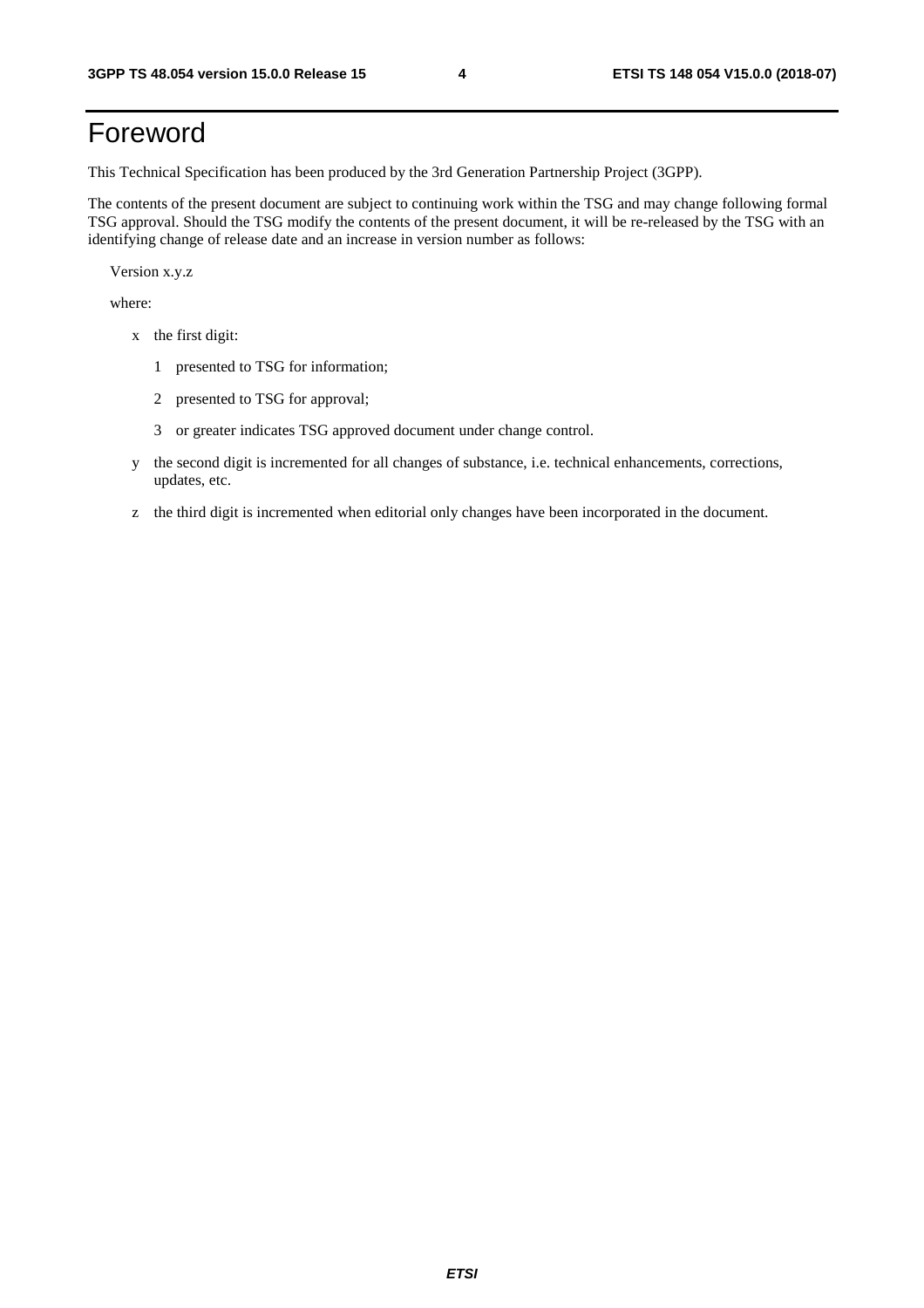#### 1 Scope

The use and general aspects of the A-bis interface are given in 3GPP TS 48.051.

The present document defines the structure of the physical layer (layer 1) of the BSC - BTS/TRX interface for supporting traffic channels and control channels. Use of the physical layer for supporting link protocol is covered in 3GPP TS 48.056.

The physical layer is the lowest layer in the OSI Reference Model and it supports all functions required for transmission of bit streams on the physical medium.

### 2 References

The following documents contain provisions which, through reference in this text, constitute provisions of the present document.

- References are either specific (identified by date of publication, edition number, version number, etc.) or non-specific.
- For a specific reference, subsequent revisions do not apply.
- For a non-specific reference, the latest version applies. In the case of a reference to a 3GPP document (including a GSM document), a non-specific reference implicitly refers to the latest version of that document *in the same Release as the present document*.
- [1] 3GPP TR 21.905: "Vocabulary for 3GPP Specifications".
- [2] 3GPP TS 48.020: "Rate adaption on the Base Station System Mobile-services Switching Centre (BSS - MSC) interface".
- [3] 3GPP TS 48.051: "Base Station Controller Base Transceiver Station (BSC BTS) interface; General aspects".
- [4] 3GPP TS 48.056: "Base Station Controller Base Transceiver Station (BSC BTS) interface; Layer 2 specification".".
- [5] 3GPP TS 48.060: "In-band control of remote transcoders and rate adaptors for full rate traffic channels".
- [6] 3GPP TS 48.061: "In-band control of remote transcoders and rate adaptors for half rate traffic channels".
- [7] ITU-T Recommendation G.703: "Physical/electrical characteristics of hierarchical digital interfaces".
- [8] ITU-T Recommendation G.705: "Characteristics of plesiochronous digital hierarchy (PDH) equipment functional blocks".
- [9] ITU-T Recommendation G.711: "Pulse Code Modulation (PCM) of voice frequencies".
- [10] ITU-T Recommendation G.732: "Characteristics of primary PCM multiplex equipment operating at 2 048 kbit/s".
- [11] ITU-T Recommendation I.460: "Multiplexing, rate adaption and support of existing interfaces".

### 3 Abbreviations

For the purposes of the present document, the abbreviations given in 3GPP TR 21.905 apply.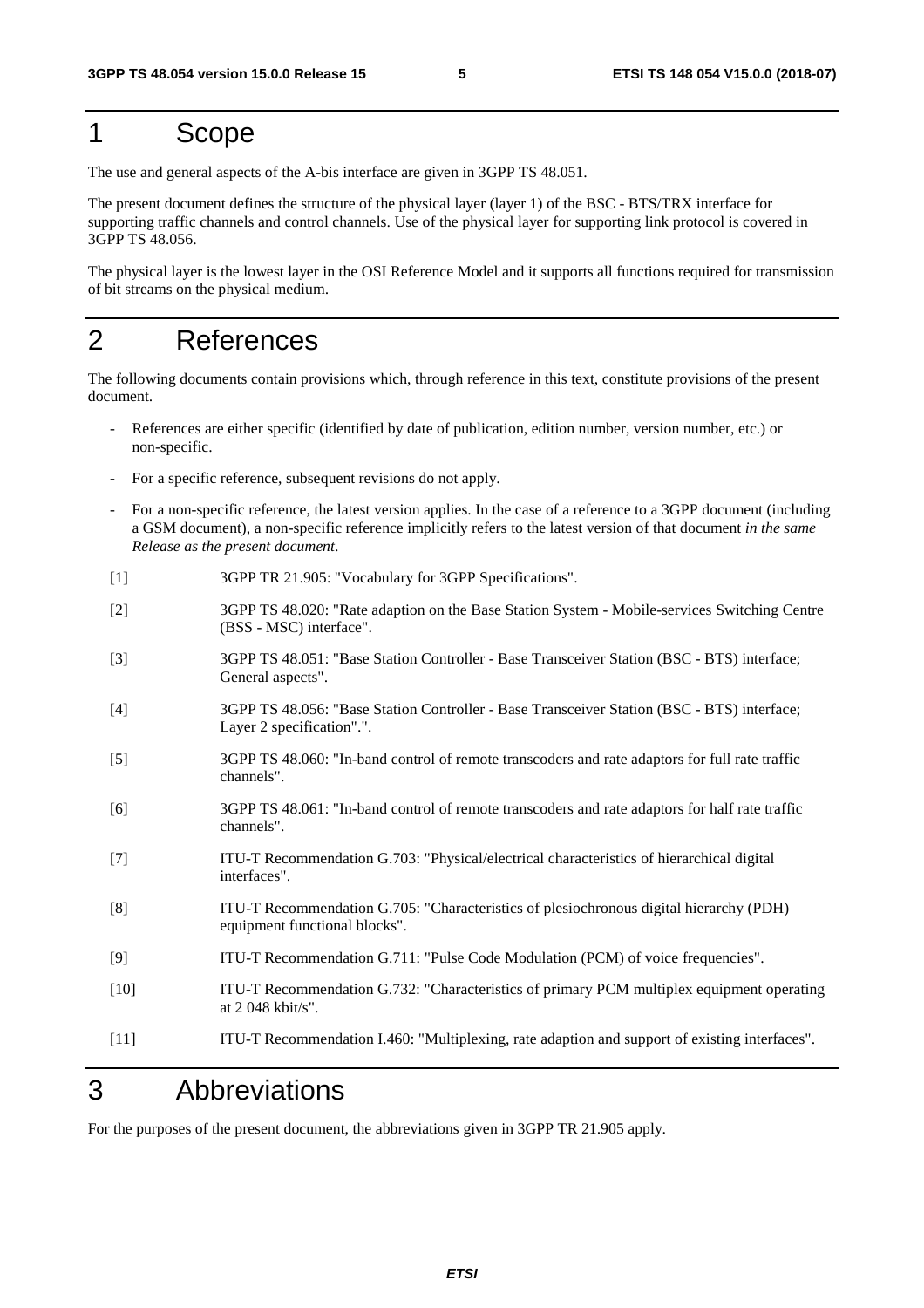### 4 Layer 1 specification

All the ITU-T recommendations referred to are Blue Book.

Layer 1 shall utilize digital transmission at a rate of 2 048 kbit/s with a frame structure of 32 x 64 kbit/s time slots, as specified in ITU-T Recommendation G.705 clause 3 or at a rate of 64 kbit/s.

The physical/electrical characteristics are defined in ITU-T Recommendation G.703.

Synchronization at the BTS/TRX for the transmitted bit stream toward the BSC shall be derived from the received bit stream from the BSC.

For transmission rate at 64 kbit/sec it shall be an interface as defined in ITU-T Recommendation G.703.

For transmission rate at 2 048 kbit/s the functional characteristics are defined in ITU-T Recommendation G.732 clauses 2 and 3, and fault conditions should be treated in accordance with ITU-T Recommendation G.732 clause 4.

The idle pattern must be transmitted on every timeslot that is not assigned to a channel, and to every timeslot of a channel that is not allocated to a call. The idle pattern shall be 01010100 for a 64 kbit/s channel and the 2-bit pattern 01 for 16 kbit/s channels. For 8 kbit/s channels, the idle pattern shall be consecutive ones or zeros according to the corresponding idle pattern bit of a 16 kbit/s channel.

If transcoders are located in BTS speech encoding shall be the A-law as defined in ITU-T Recommendation G.711.

If speech transcoders are located in the BSC the speech, data and signalling channels will utilize transmission rates of 8 kbit/s, 16 kbit/s or 64 kbit/s according to 3GPP TS 48.060 and 3GPP TS 48.061. They shall be rate adapted or multiplexed according to ITU-T Recommendation I.460 with fixed format, to fit into the physical interface.

Data encoding is covered in 3GPP TS 48.020.

In the case of a 2 048 kbit/sec circuit, multidrop solutions should be possible. Dynamic sharing of terrestrial 64 kbit/sec channels between BTS:s on a per-call basis must not be used.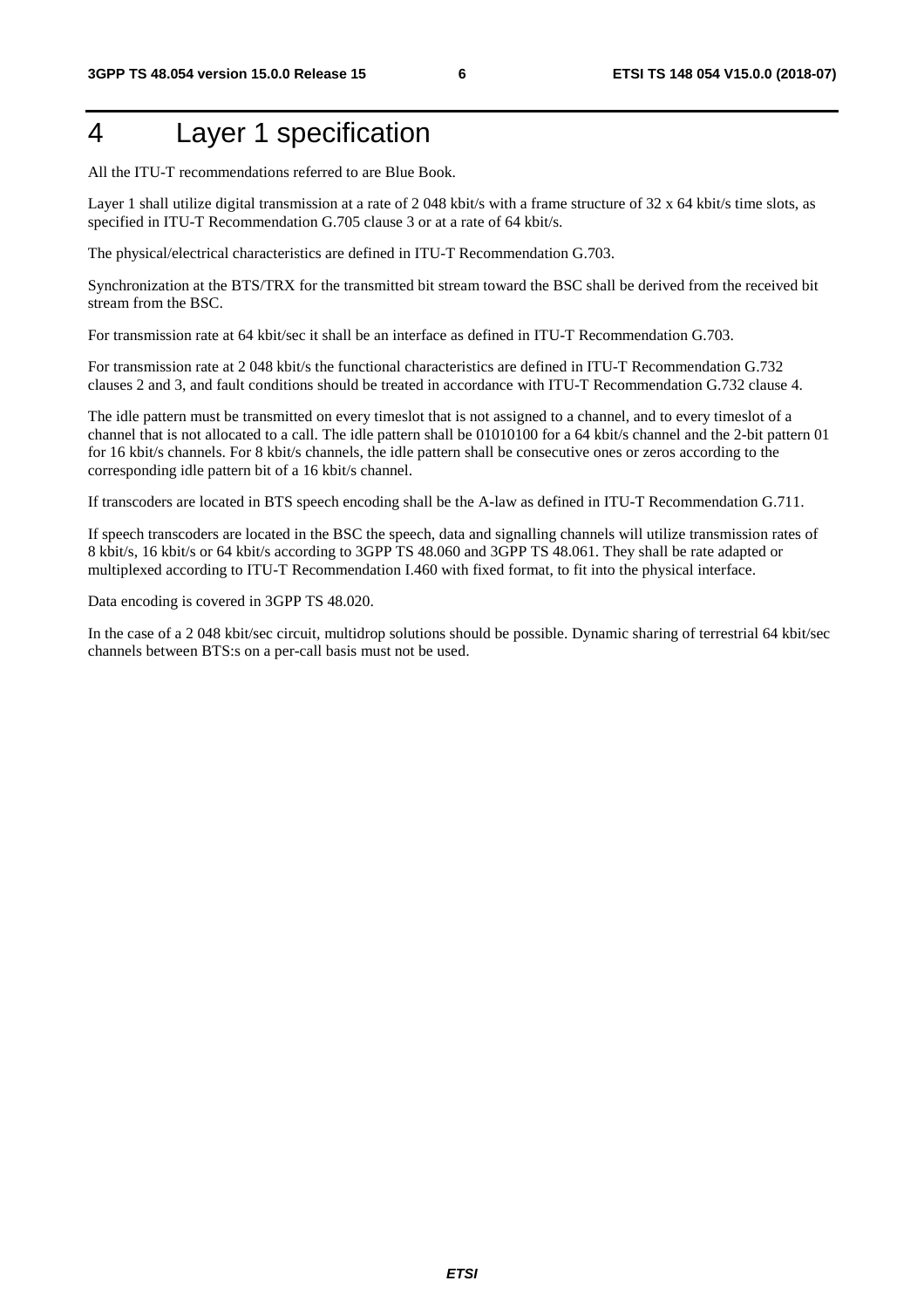### Annex A (informative): Change History

| TSG #           | TSG Doc. | <b>CR Rev</b> | <b>Subiect/Comment</b>                   | New           |
|-----------------|----------|---------------|------------------------------------------|---------------|
| 2016<br>January |          |               | Rel-<br>wersion created based on v12.0.0 | 10<br>, U.V ا |

| <b>Change history</b> |                     |  |      |     |  |                                           |                |
|-----------------------|---------------------|--|------|-----|--|-------------------------------------------|----------------|
| <b>Date</b>           | <b>Meeting TDoc</b> |  | ICR. |     |  | <b>Rev Cat Subject/Comment</b>            | <b>New</b>     |
|                       |                     |  |      |     |  |                                           | <u>version</u> |
| 2017-03               | 75                  |  |      |     |  | Version for Release 14 (frozen at TSG-75) | 14.0.0         |
| 2018-06               | SA-80               |  |      | . . |  | Update to Rel-15 version (MCC)            | 15.0.0         |